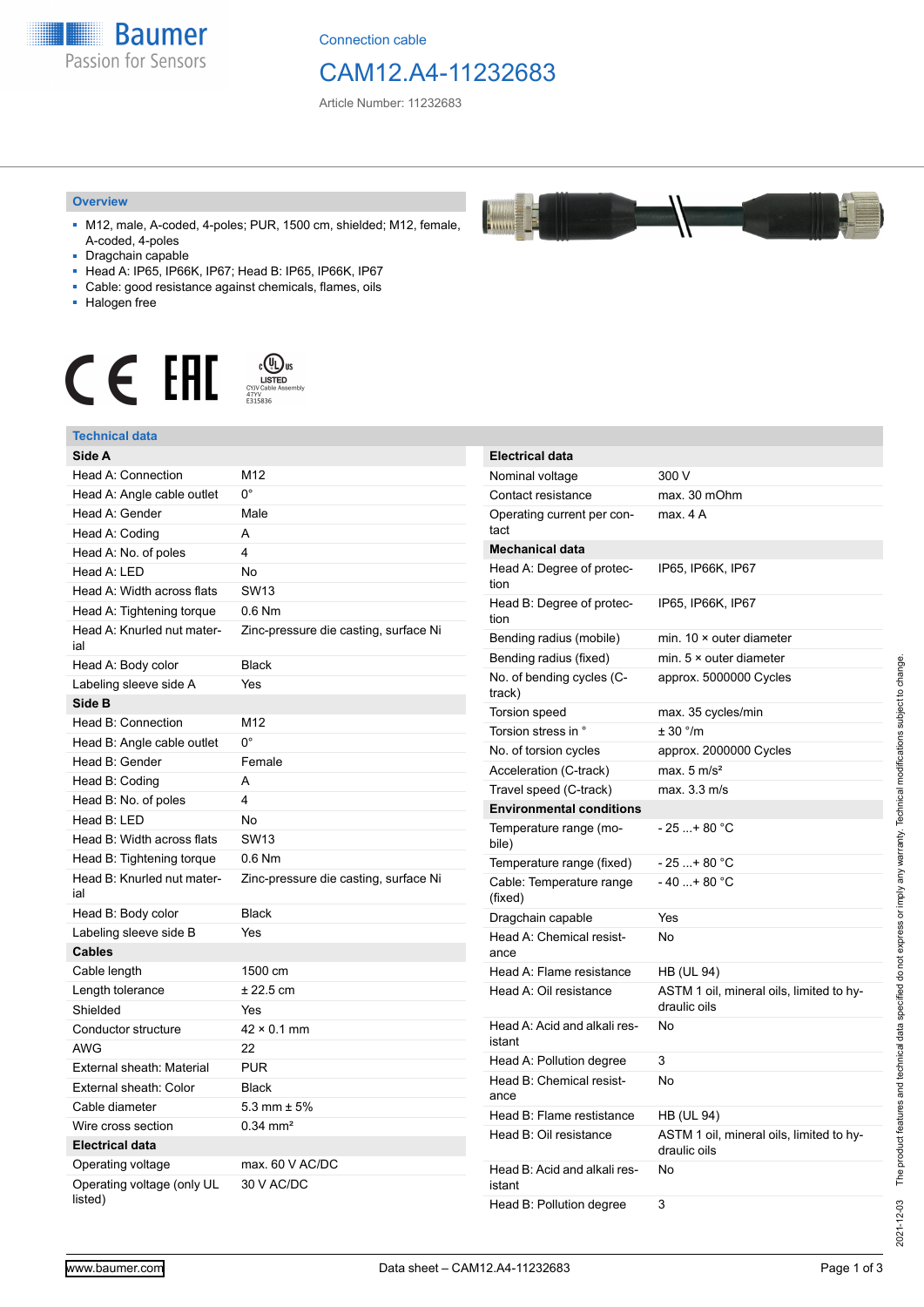

Connection cable

### CAM12.A4-11232683

Article Number: 11232683

#### **Technical data**

**Technical drawing**

**Side A**

#### **Environmental conditions**

Cable: Chemical resistance Good (DIN EN 60811-404)

Cable: Flame resistance Conform UL 1581 §1090 (H); CSA FT2; IEC 60332-2-2

#### **Environmental conditions**

Cable: Silicone-free Yes

Cable: Oil resistance Good (DIN EN 60811-404)

### **Side B**

#### **Technical drawing**





| Coding | Coding |
|--------|--------|
|        |        |